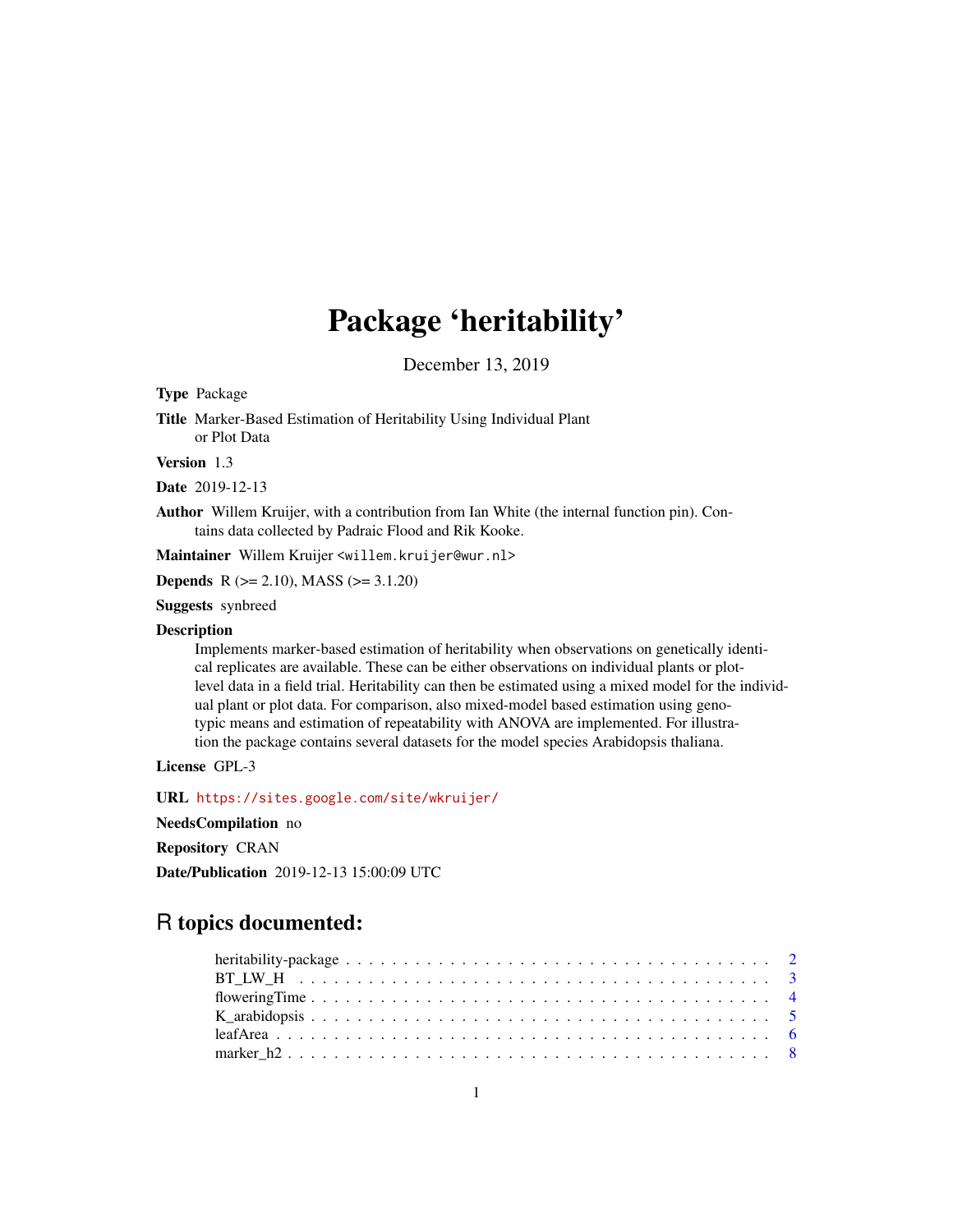<span id="page-1-0"></span>

| Index | $\blacksquare$ 17 |
|-------|-------------------|
|       |                   |
|       |                   |
|       |                   |
|       |                   |

heritability-package *Marker-Based Estimation of Heritability Using Individual Plant or Plot Data.*

#### Description

The package implements marker-based estimation of heritability when observations on genetically identical replicates are available. These can be either observations on individual plants (e.g. in a growth chamber) or plot-level data in a field trial. The function marker\_h2 estimates heritability using a mixed model for the individual plant or plot data, as proposed in Kruijer *et al.* For comparison, also mixed-model based estimation using genotypic means (marker\_h2\_means) and estimation of repeatability with ANOVA (repeatability) are implemented. For illustration the package contains several datasets for the model species *Arabidopsis thaliana*.

#### Details

| Package: | heritability |
|----------|--------------|
| Type:    | Package      |
| Version: | 1.0          |
| Date:    | 2014-10-30   |
| License: | $GPL-3$      |

#### Author(s)

Willem Kruijer Maintainer: Willem Kruijer <willlem.kruijer@wur.nl>

#### References

Kruijer, W. *et al.* (2015) Marker-based estimation of heritability in immortal populations. *Genetics*, Vol. 199(2), p. 1-20.

```
# A) marker-based estimation of heritability, given individual plant-data
# and a marker-based relatedness matrix:
data(LDV)
data(K_atwell)
# This may take up to 30 sec.
```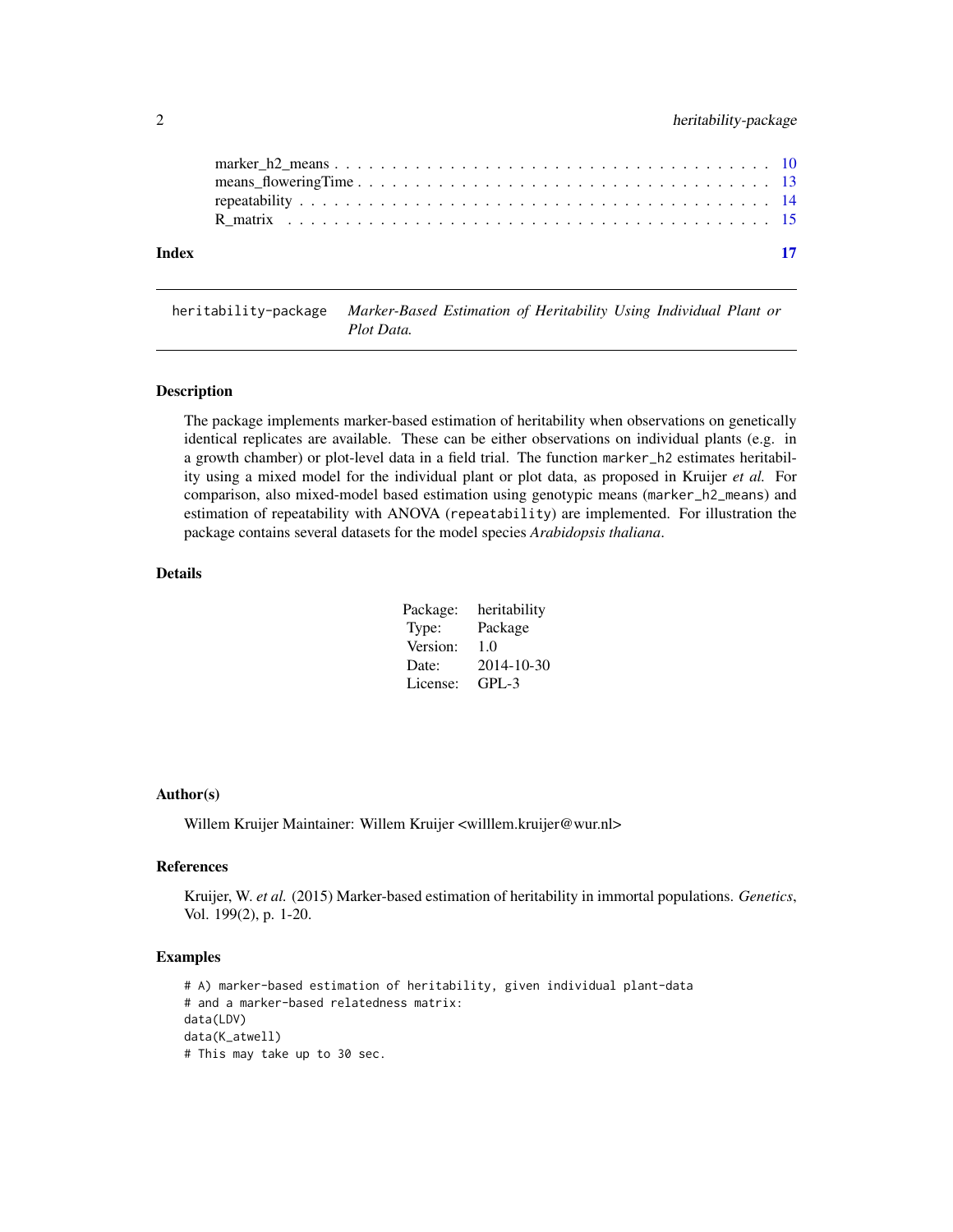#### <span id="page-2-0"></span> $BT_LW_H$  3

```
#out1 <- marker_h2(data.vector=LDV$LDV,geno.vector=LDV$genotype,
# covariates=LDV[,4:8],K=K_atwell)
#
# B) marker-based estimation of heritability, given genotypic means
# and a marker-based relatedness matrix:
data(means_LDV)
data(R_matrix_LDV)
data(K_atwell)
out2 <- marker_h2_means(data.vector=means_LDV$LDV,geno.vector=means_LDV$genotype,
                       K=K_atwell,Dm=R_matrix_LDV)
#
# C) estimation of repeatability using ANOVA:
data(LDV)
out3 <- repeatability(data.vector=LDV$LDV,geno.vector= LDV$genotype,
                     covariates.frame=as.data.frame(LDV[,3]))
```
<span id="page-2-1"></span>BT\_LW\_H *Bolting time and leaf width for the Arabidopsis hapmap population.*

#### **Description**

Bolting time and leaf width for the Arabidopsis hapmap population

#### Usage

data(BT\_LW\_H)

#### Format

A data frame with phenotypic observations on bolting time and leaf width:

genotype a factor, the levels being the accession or ecotype identifiers

BT Bolting time, in number of days

LW Leaf width

replicate The replicate (or block) each plant is contained in (factor with levels 1 to 3)

rep1 numeric encoding of the factor replicate: equals 1 if the plant is in replicate 1 and 0 otherwise

rep2 numeric encoding of the factor replicate: equals 1 if the plant is in replicate 2 and 0 otherwise

#### Author(s)

Willem Kruijer <willlem.kruijer@wur.nl>; experiments conducted by Rik Kooke <rik.kooke@gmail.com>

#### References

• Kruijer, W. *et al.* (2015) Marker-based estimation of heritability in immortal populations. *Genetics*, Vol. 199(2), p. 1-20.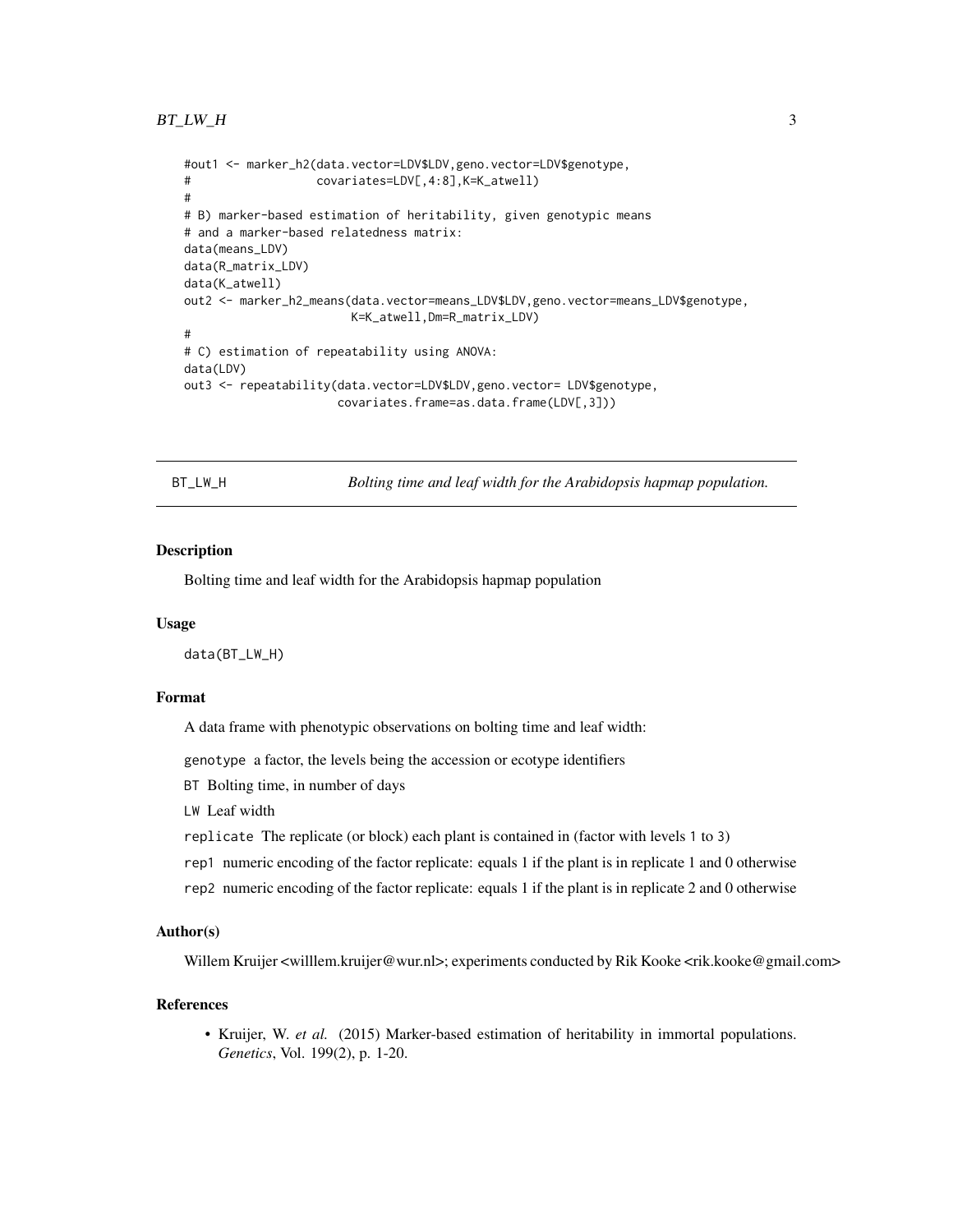<span id="page-3-0"></span>For the corresponding genetic relatedness matrix, see [K\\_hapmap](#page-4-1).

#### Examples

data(BT\_LW\_H)

<span id="page-3-2"></span>floweringTime *Flowering time data taken from Atwell* et al. *(2010).*

#### <span id="page-3-1"></span>**Description**

Two data-frames containing individual plant data on flowering time under different conditions: LDV (Flowering time under long days and vernalization) and LD (Flowering time under long days, without vernalization).

#### Usage

data(LD); data(LDV)

#### Format

Data-frames with flowering time observations, genotype and design information:

genotype a factor, the levels being the accession or ecotype identifiers

LD Flowering time under long days, in number of days

LDV Flowering time under long days and vernalization, in number of days

replicate The replicate (or block) each plant is contained in (factor with levels 1 to 6)

rep1 numeric encoding of the factor replicate: equals 1 if the plant is in replicate 1 and 0 otherwise

rep2 numeric encoding of the factor replicate: equals 1 if the plant is in replicate 2 and 0 otherwise

- rep3 numeric encoding of the factor replicate: equals 1 if the plant is in replicate 3 and 0 otherwise
- rep4 numeric encoding of the factor replicate: equals 1 if the plant is in replicate 4 and 0 otherwise
- rep5 numeric encoding of the factor replicate: equals 1 if the plant is in replicate 5 and 0 otherwise

#### Details

All plants that had not flowered by the end of the experiment were given a phenotypic value of 200. Only accessions for which SNP-data are available are included here: 167 accessions in case of LD and 168 accessions in case of LDV.

- Atwell, S., Y. S. Huang, B. J. Vilhjalmsson, G. Willems, M. Horton, *et al.* (2010) Genomewide association study of 107 phenotypes in Arabidopsis thaliana inbred lines. Nature 465: 627-631.
- Kruijer, W. *et al.* (2015) Marker-based estimation of heritability in immortal populations. *Genetics*, Vol. 199(2), p. 1-20.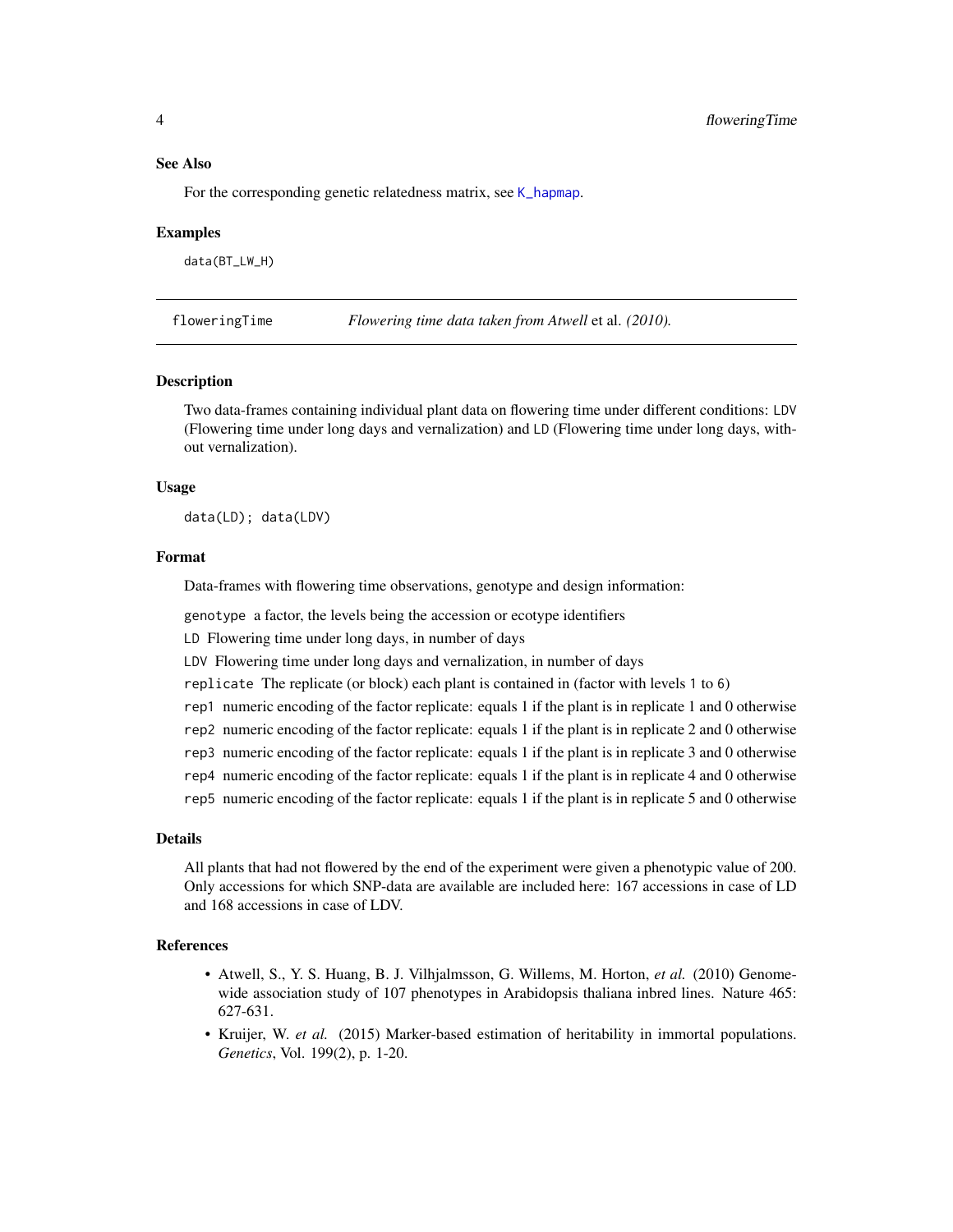#### <span id="page-4-0"></span>K\_arabidopsis 5

#### See Also

For the corresponding genetic relatedness matrix, see [K\\_atwell](#page-4-1).

#### Examples

```
data(LD); data(LDV)
```

| K_arabidopsis | Marker-based relatedness matrices for 3 populations of Arabidopsis |
|---------------|--------------------------------------------------------------------|
|               | thaliana.                                                          |

#### <span id="page-4-1"></span>Description

Marker-based relatedness matrices based on the SNP-data from Horton *et al.* (2012). Three matrices are provided: (a) K\_atwell, for the 199 accessions studied in Atwell *et al.* (2010). (b) K\_hapmap, for a subset of 350 accessions taken from the Arabidopsis hapmap (Li *et al.*, 2010). (c) K\_swedish, for 304 Swedish accessions. All of these are part of the world-wide regmap of 1307 accessions, described in Horton *et al.* (2012).

#### Usage

data(K\_atwell); data(K\_hapmap); data(K\_swedish)

#### Format

Matrices whose row- and column names are the ecotype or seed-stock IDs of the accessions.

#### Details

The matrices were computed using equation (2.2) in Astle and Balding (2009); see also Goddard *et al.* (2009). The heritability-package does not contain functions to construct relatedness matrices from genotypic data, but such functions can be found in many other software packages. For example, the kin function in the R-package synbreed (Wimmer *et al.*, 2012), or (outside R) GCTA (Yang *et al.*, 2011), LDAK (Speed *et al.*, 2012), Fast-LMM (Lippert, 2011) and GEMMA (Zhou and Stephens, 2012).

- W. Astle and D.J. Balding (2009) Population Structure and Cryptic Relatedness in Genetic Association Studies. *Statistical Science*, Vol. 24, No. 4, 451-471.
- Atwell, S., Y. S. Huang, B. J. Vilhjalmsson, G. Willems, M. Horton, *et al.* (2010) Genomewide association study of 107 phenotypes in Arabidopsis thaliana inbred lines. *Nature* 465: 627-631.
- Goddard, M.E., Naomi R. Wray, Klara Verbyla and Peter M. Visscher (2009) Estimating Effects and Making Predictions from Genome-Wide Marker Data. *Statistical Science*, Vol. 24, No. 4, 517-529.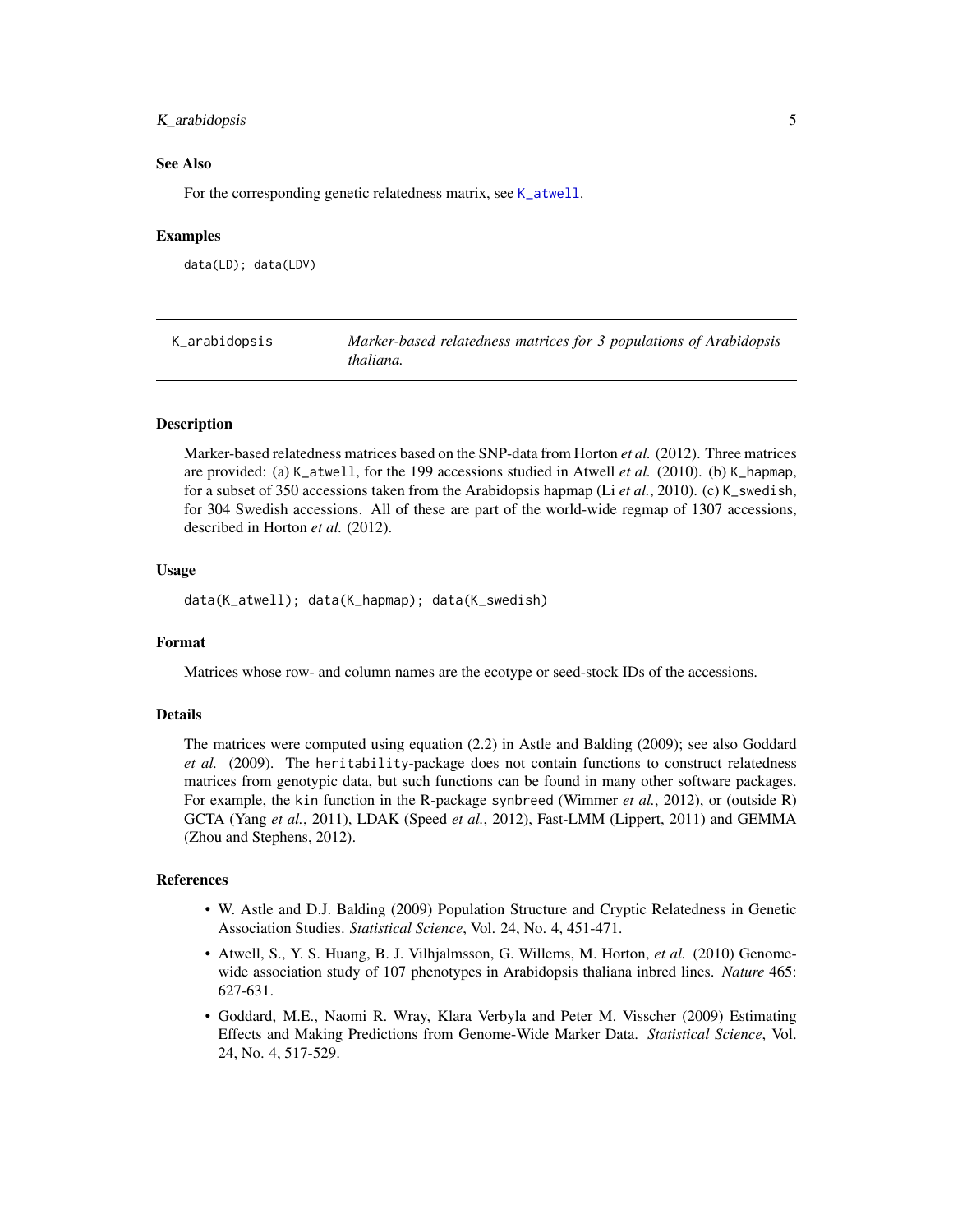- <span id="page-5-0"></span>• Horton, M. W., A. M. Hancock, Y. S. Huang, C. Toomajian, S. Atwell, *et al.* (2012) Genomewide patterns of genetic variation in worldwide Arabidopsis thaliana accessions from the RegMap panel. *Nature Genetics* 44: 212-216.
- Li, Y., Y. Huang, J. Bergelson, M. Nordborg, and J. O. Borevitz (2010) Association mapping of local climate-sensitive quantitative trait loci in arabidopsis thaliana. *PNAS* vol. 107, number 49.
- Lippert, C., J. Listgarten, Y. Liu, C.M. Kadie, R.I. Davidson, *et al.* (2011) FaST linear mixed models for genome-wide association studies. *Naure methods* 8: 833-835.
- Speed, D., G. Hemani, M. R. Johnson, and D.J. Balding (2012) Improved heritability estimation from genome-wide snps. *the American journal of human genetics* 91: 1011-1021.
- Wimmer, V., T. Albrecht, H-J. Auinger, and C-C. Schoen (2012) synbreed: a framework for the analysis of genomic prediction data using r. *bioinformatics* 28: 2086-2087.
- Yang, J., S.H. Lee, M.E. Goddard, and P.M. Visscher (2011) GCTA: a tool for genomewide complex trait analysis. *the American journal of human genetics* 88: 76-82.
- Zhou, X., and M. Stephens, (2012) Genome-wide efficient mixed-model analysis for association studies. *Nature genetics* 44: 821-824.

For phenotypic data for the population described in Atwell *et al.* (2010), see [LD](#page-3-1) and [LDV](#page-3-1). For phenotypic data for the hapmap, see  $BT_LW_H$  and  $LA_H$ . For phenotypic data for the Swedish regmap, see [LA\\_S](#page-5-1).

#### Examples

```
data(K_atwell)
data(K_hapmap)
data(K_swedish)
```

| leafArea | Arabidopsis leaf area data for the hapmap and Swedish regmap pop- |
|----------|-------------------------------------------------------------------|
|          | ulation.                                                          |

#### <span id="page-5-1"></span>Description

*Arabidopsis* leaf area data for the hapmap and Swedish regmap population.

#### Usage

data(LA\_H); data(LA\_S)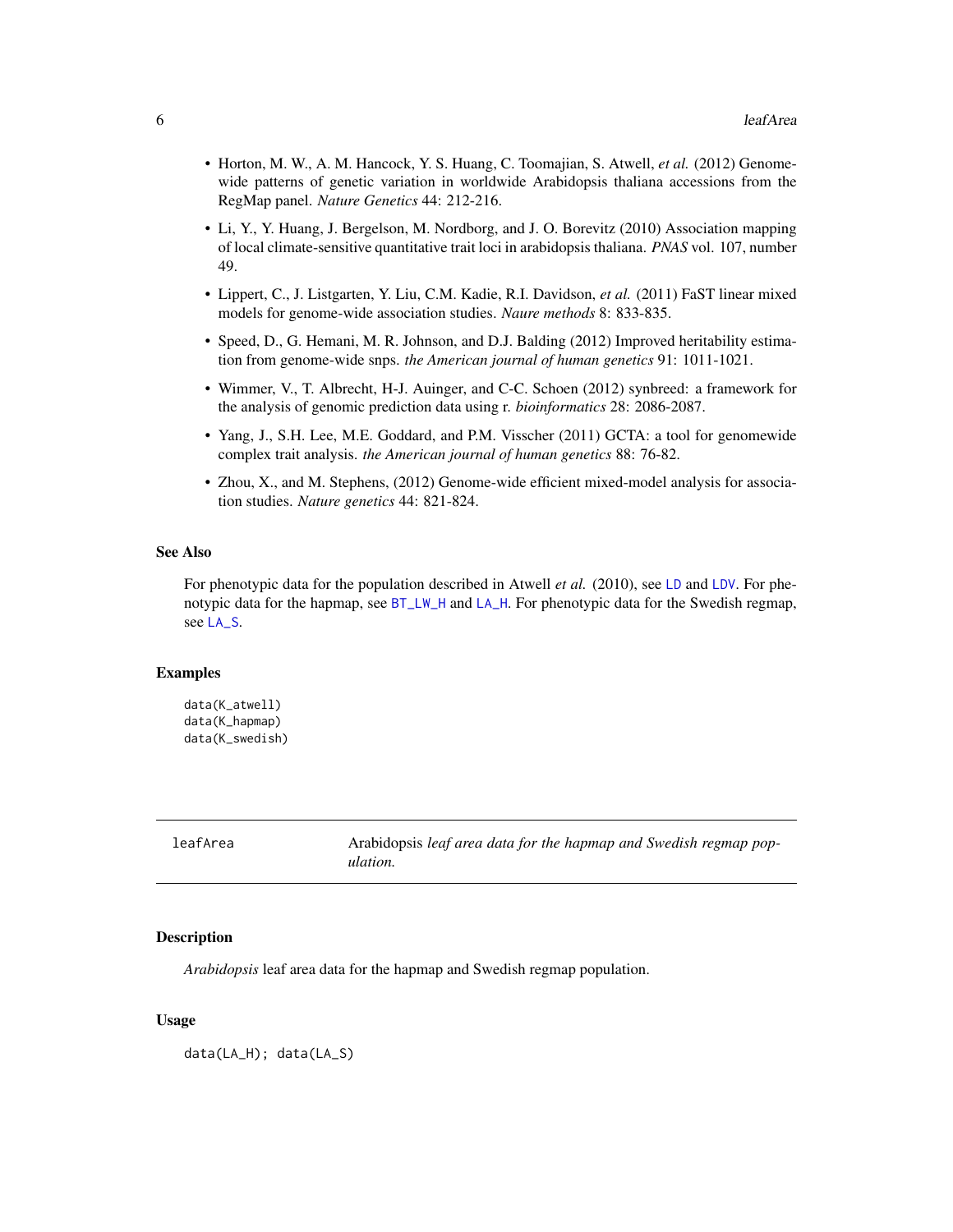#### <span id="page-6-0"></span>leafArea 7

#### Format

Data frame with leaf area observations:

genotype a factor, the levels being the accession identifiers

LA13\_H Leaf area 13 days after sowing, in numbers of pixels (hapmap)

LA13\_S Leaf area 13 days after sowing, in numbers of pixels (Swedish regmap)

replicate The replicate (or block) each plant is contained in (factor with levels 1 to 4)

rep1 numeric encoding of the factor replicate: equals 1 if the plant is in replicate 1 and 0 otherwise

rep2 numeric encoding of the factor replicate: equals 1 if the plant is in replicate 2 and 0 otherwise

rep3 numeric encoding of the factor replicate: equals 1 if the plant is in replicate 3 and 0 otherwise

x The within image x-coordinate of the plant. A factor with levels 1 2 3

y The within image y-coordinate of the plant. A factor with levels 1 2 3 4

- x1 numeric encoding of the factor x: equals 1 if the plant is in position 1 and 0 otherwise
- x2 numeric encoding of the factor x: equals 1 if the plant is in position 2 and 0 otherwise

y1 numeric encoding of the factor y: equals 1 if the plant is in position 1 and 0 otherwise

- y2 numeric encoding of the factor y: equals 1 if the plant is in position 2 and 0 otherwise
- y3 numeric encoding of the factor y: equals 1 if the plant is in position 3 and 0 otherwise

#### Author(s)

Willem Kruijer <willlem.kruijer@wur.nl>; experiments conducted by Padraic Flood <flood@mpipz.mpg.de>

#### References

• Kruijer, W. *et al.* (2015) Marker-based estimation of heritability in immortal populations. *Genetics*, Vol. 199(2), p. 1-20.

#### See Also

For the corresponding genetic relatedness matrices, see [K\\_hapmap](#page-4-1) and [K\\_swedish](#page-4-1).

#### Examples

data(LA\_H); data(LA\_S)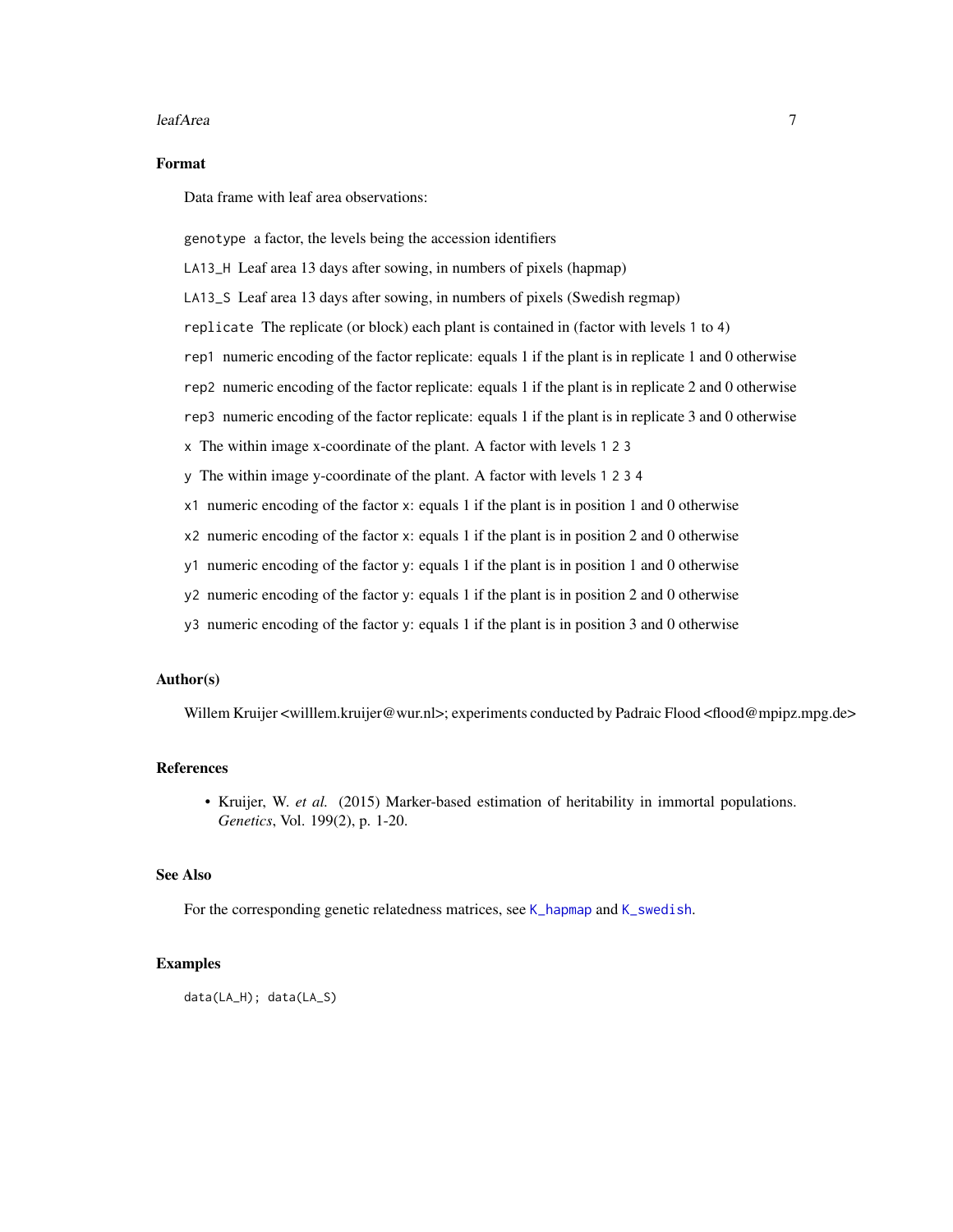<span id="page-7-1"></span><span id="page-7-0"></span>marker\_h2 *Compute a marker-based estimate of heritability, given phenotypic observations at individual plant or plot level.*

#### Description

Given a genetic relatedness matrix and phenotypic observations at individual plant or plot level, this function computes REML-estimates of the genetic and residual variance and their standard errors, using the AI-algorithm (Gilmour *et al.* 1995). Based on this, heritability estimates and confidence intervals are given (the estimator  $h_r^2$  in Kruijer *et al.*).

#### Usage

```
marker_h2(data.vector, geno.vector, covariates = NULL, K, alpha = 0.05,
          eps = 1e-06, max.iter = 100, fix.h2 = FALSE, h2 = 0.5)
```
#### Arguments

| data.vector | A vector of phenotypic observations. Needs to be of type numeric. May contain<br>missing values.                                                                                                                                                                                                                                                                  |  |
|-------------|-------------------------------------------------------------------------------------------------------------------------------------------------------------------------------------------------------------------------------------------------------------------------------------------------------------------------------------------------------------------|--|
| geno.vector | A vector of genotype labels, either a factor or character. This vector should<br>correspond to data. vector, and hence needs to be of the same length.                                                                                                                                                                                                            |  |
| covariates  | A data-frame or matrix with optional covariates, the rows corresponding to the<br>phenotypic observations in data, vector and geno, vector. May contain miss-<br>ing values. Factors are not allowed, and need to be encoded by columns of type<br>numeric or integer. The data-frame or matrix should not contain an intercept,<br>which is included by default. |  |
| K.          | A genetic relatedness or kinship matrix, typically marker-based. Must have row-<br>and column-names corresponding to the levels of geno. vector                                                                                                                                                                                                                   |  |
| alpha       | Confidence level, for the 1-alpha confidence intervals.                                                                                                                                                                                                                                                                                                           |  |
| eps         | Numerical precision, used as convergence criterion in the AI-algorithm.                                                                                                                                                                                                                                                                                           |  |
| max.iter    | Maximal number of iterations in the AI-algorithm.                                                                                                                                                                                                                                                                                                                 |  |
| fix.h2      | Compute the log-likelihood and inverse AI-matrix for a fixed heritability value.<br>Default is FALSE.                                                                                                                                                                                                                                                             |  |
| h2          | When fix. h2 is TRUE, the value of the heritability. Must be of type numeric,<br>between $0$ and $1$ .                                                                                                                                                                                                                                                            |  |

#### Details

• Given phenotypic observations  $Y_{ij}$  for genotypes  $i = 1, ..., n$  and replicates  $j = 1, ..., n_i$ , the mixed model  $Y_{ij} = \mu + G_i + E_{ij}$  is assumed. The vector of additive genetic effects  $(G_1, ..., G_n)'$  follows a multivariate normal distribution with mean zero and covariance  $\sigma_A^2 K$ , where  $\sigma_A^2$  is the additive genetic variance, and K is a genetic relatedness matrix derived from a dense set of markers. The errors  $E_{ij}$  are independent and normally distributed with variance  $\sigma_E^2$ . Under certain assumptions (see Speed *et al.* 2012) the marker- or chip-heritability  $h^2 =$  $\sigma_A^2/(\sigma_A^2 + \sigma_E^2)$  equals the narrow-sense heritability.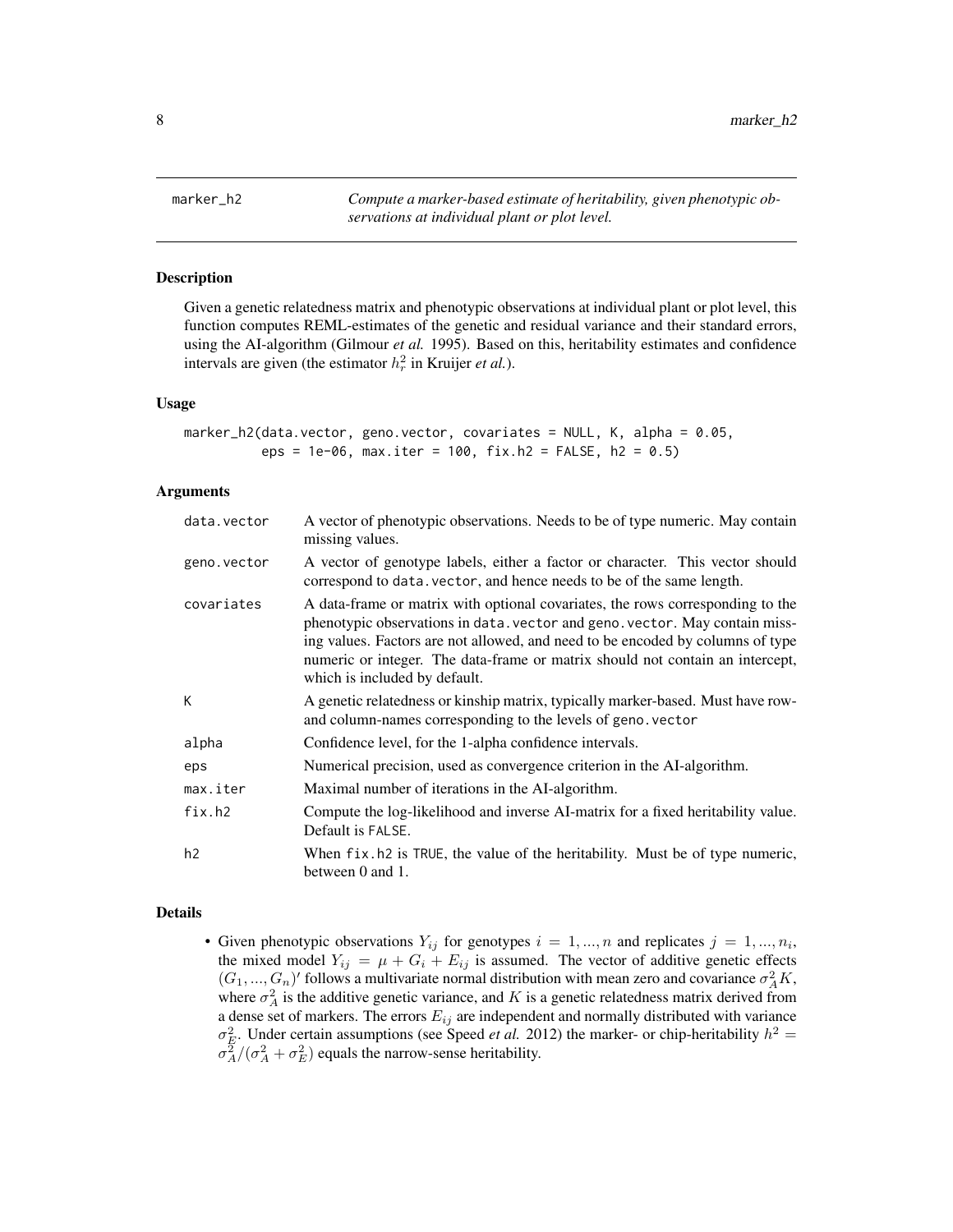- It is assumed that the genetic relatedness matrix K is scaled such that  $trace(PKP) = n 1$ , where P is the projection matrix  $I_n - 1_n 1'_n/n$ , for the identity matrix  $I_n$  and  $1_n$  being a column vector of ones. If this is not the case,  $K$  is automatically scaled prior to fitting the mixed model.
- The model can optionally include a term  $X_{ij}\beta$ , where  $X_{ij}$  is the row vector with observations on k extra covariates and the vector  $\beta$  contains their effects. In this case the argument covariates should be the (N x k) matrix or data-frame with rows  $X_{ij}$  (N being the total number of observations). Observations where either  $Y_{ij}$  or any of the covariates is missing are discarded.
- Confidence intervals for heritability are constructed using the delta-method and the inverse AI-matrix. The delta-method can be applied either directly to the function  $(\sigma_A^2, \sigma_E^2)$  >  $\sigma_A^2/(\sigma_A^2+\sigma_E^2)$  or to the function  $(\sigma_A^2,\sigma_E^2) -> log(\sigma_A^2/\sigma_E^2)$ . In the latter case, a confidence interval for  $log(\sigma_A^2/\sigma_E^2)$  is obtained, which is back-transformed to a confidence interval for heritability. This approach (proposed in Kruijer *et al.*) has the advantage that intervals are always contained in the unit interval.
- The AI-algorithm is run for max.iter iterations. If by then there is no convergence a warning is printed and the current estimates are returned.

#### Value

A list with the following components:

- va: REML-estimate of the (additive) genetic variance.
- ve: REML-estimate of the residual variance.
- h2: Plug-in estimate of heritability:  $va/(va + ve)$ .
- conf.int1: 1-alpha confidence interval for heritability.
- conf.int2: 1-alpha confidence interval for heritability, obtained by application of the delta method on a logarithmic scale.
- inv.ai: The inverse of the average information (AI) matrix.
- loglik: The log-likelihood.

#### Author(s)

Willem Kruijer.

- Gilmour *et al.* Gilmour, A.R., R. Thompson and B.R. Cullis (1995) Average Information REML: An Efficient Algorithm for Variance Parameter Estimation in Linear Mixed Models. *Biometrics*, volume 51, number 4, 1440-1450.
- Kruijer, W. *et al.* (2015) Marker-based estimation of heritability in immortal populations. *Genetics*, Vol. 199(2), p. 1-20.
- Speed, D., G. Hemani, M. R. Johnson, and D.J. Balding (2012) Improved heritability estimation from genome-wide snps. *the American journal of human genetics* 91: 1011-1021.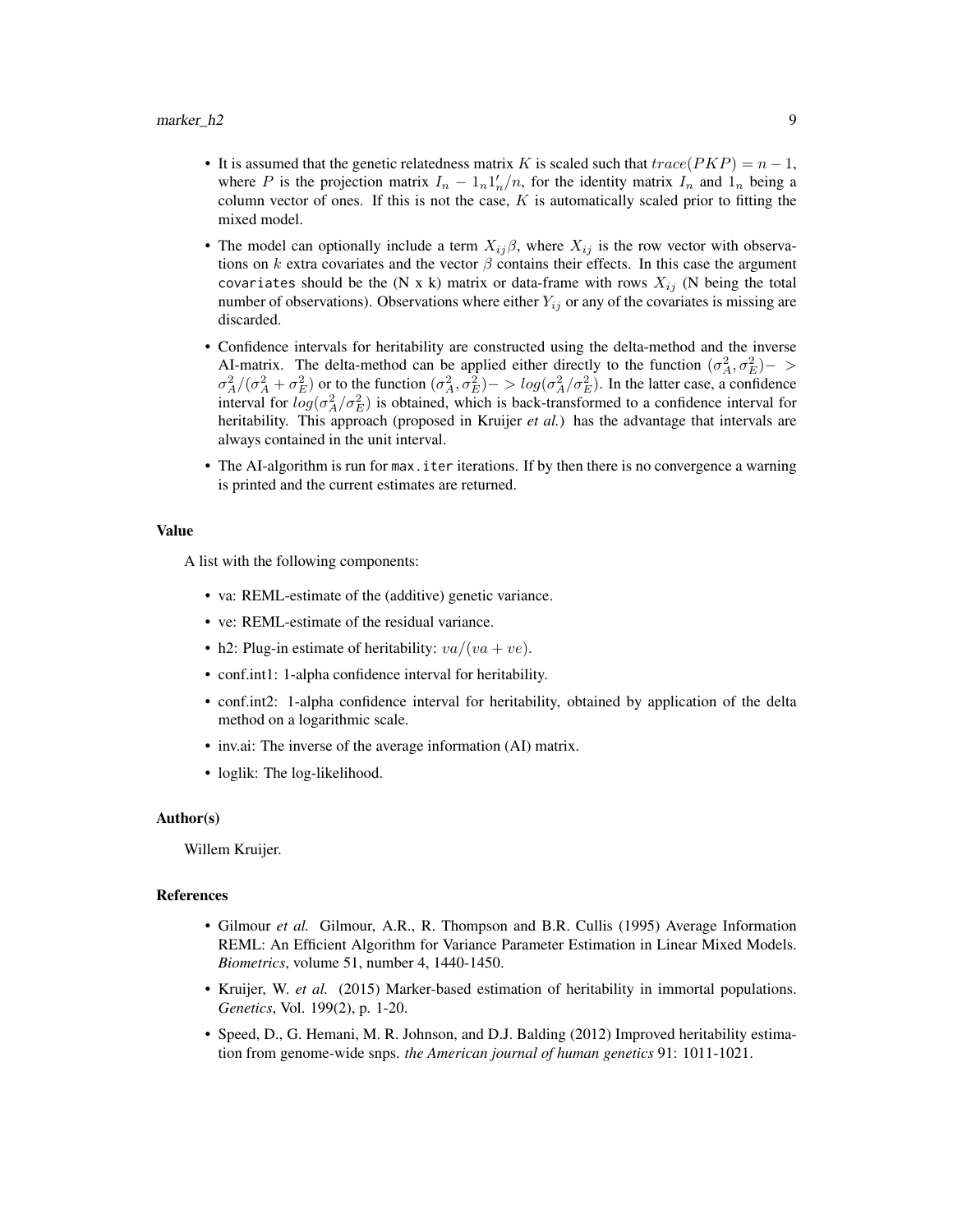For marker-based estimation of heritability using genotypic means, see [marker\\_h2\\_means](#page-9-1).

#### Examples

```
data(LD)
data(K_atwell)
# Heritability estimation for all observations:
#out <- marker_h2(data.vector=LD$LD,geno.vector=LD$genotype,
# covariates=LD[,4:8],K=K_atwell)
# Heritability estimation for a randomly chosen subset of 20 accessions:
set.seed(123)
sub.set <- which(LD$genotype %in% sample(levels(LD$genotype),20))
out <- marker_h2(data.vector=LD$LD[sub.set],geno.vector=LD$genotype[sub.set],
                covariates=LD[sub.set,4:8],K=K_atwell)
```
<span id="page-9-1"></span>marker\_h2\_means *Compute a marker-based estimate of heritability, given genotypic means.*

#### Description

Given a genetic relatedness matrix and genotypic means, this function computes REML-estimates of the genetic and residual variance and their standard errors, using the AI-algorithm (Gilmour *et al.* 1995). Based on this, heritability estimates and confidence intervals are given (the estimator  $h_m^2$ in Kruijer *et al.*).

#### Usage

```
marker_h2_means(data.vector, geno.vector, K, Dm=NULL, alpha = 0.05, eps = 1e-06,
      max.iter = 100, fix.h2 = FALSE, h2 = 0.5, grid.size=99)
```
#### Arguments

| data.vector | A vector of phenotypic observations, typically genotypic means. Needs to be of<br>type numeric. May contain missing values.                                                      |  |  |
|-------------|----------------------------------------------------------------------------------------------------------------------------------------------------------------------------------|--|--|
| geno.vector | A vector of genotype labels, either a factor or character. This vector should<br>correspond to data. vector, and hence needs to be of the same length.                           |  |  |
| К           | A genetic relatedness or kinship matrix, typically marker-based. Must have row-<br>and column-names corresponding to the levels of geno. vector                                  |  |  |
| Dm          | Covariance of the genotypic means contained in data, vector; see details. Should<br>be of class matrix, with row- and column-names corresponding to the levels of<br>geno.vector |  |  |
| alpha       | Confidence level, for the 1-alpha confidence intervals.                                                                                                                          |  |  |
| eps         | Numerical precision, used as convergence criterion in the AI-algorithm.                                                                                                          |  |  |
| max.iter    | Maximal number of iterations in the AI-algorithm.                                                                                                                                |  |  |

<span id="page-9-0"></span>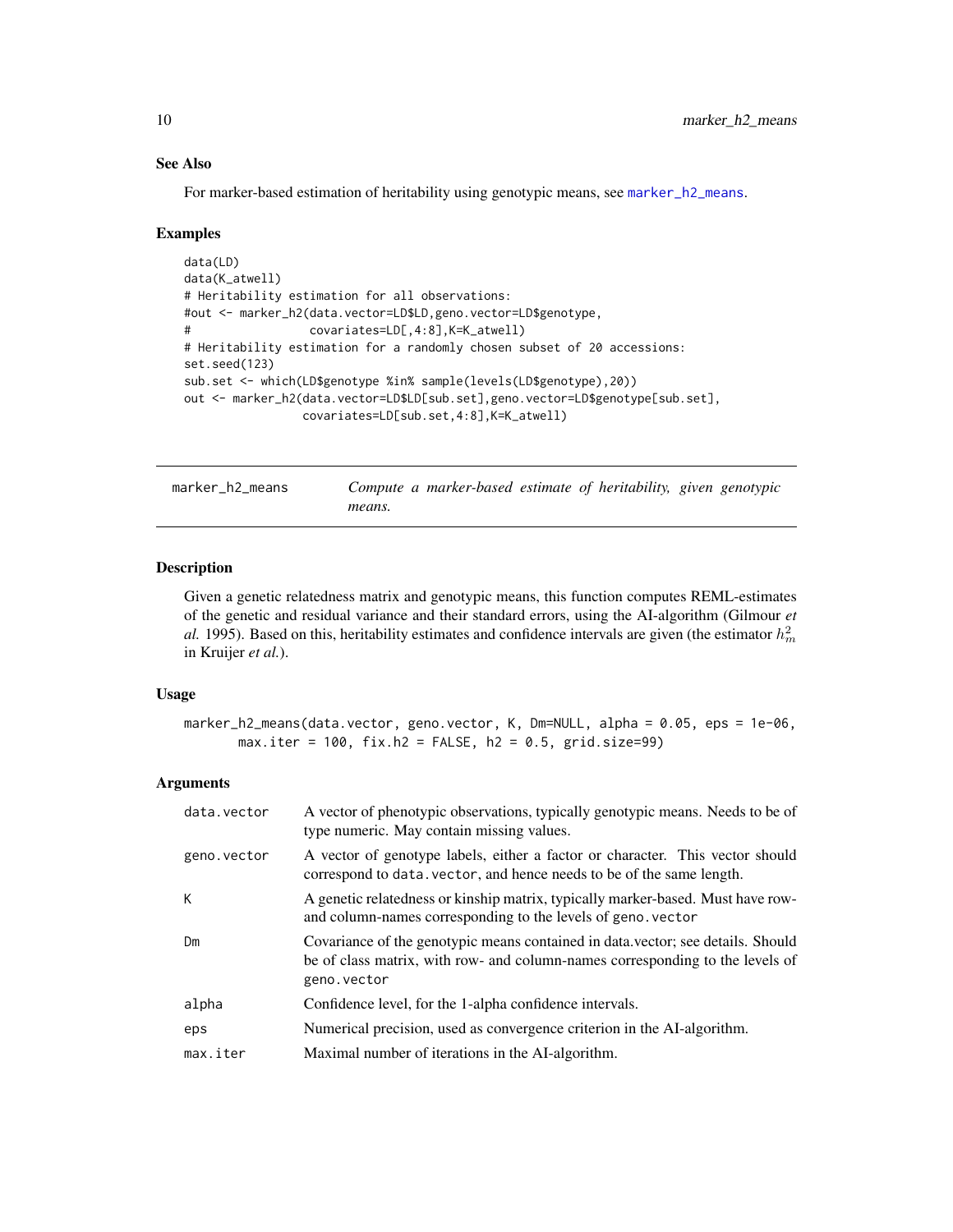<span id="page-10-0"></span>

| fix.h2    | Compute the log-likelihood and inverse AI-matrix for a fixed heritability value.<br>Default is FALSE.                                                                                                       |
|-----------|-------------------------------------------------------------------------------------------------------------------------------------------------------------------------------------------------------------|
| h2        | When fix. h2 is TRUE, the value of the heritability. Must be of type numeric,<br>between 0 and 1.                                                                                                           |
| grid.size | If the AI-algorithm has not converged after max, i ter iterations, the likelihood is<br>computed on the grid of heritability values $1/(grid.size + 1), \dots, grid.size/(grid.size + 1)$ ;<br>see details. |

#### Details

- Given phenotypic observations  $Y_i$  for genotypes  $i = 1, ..., n$ , the mixed model  $Y_i = \mu +$  $G_i + E_i$  is assumed. Typically, the  $Y_i$  are genotypic means or BLUEs obtained from fitting a linear (mixed) model to the raw data, containing several plants or plots for each genotype. The vector of additive genetic effects  $(G_1, ..., G_n)'$  follows a multivariate normal distribution with mean zero and covariance  $\sigma_A^2 K$ , where  $\sigma_A^2$  is the additive genetic variance, and K is a genetic relatedness matrix derived from a dense set of markers. The vector of errors  $(E_1, ..., E_n)'$ follows a multivariate normal distribution with mean zero and covariance  $\sigma_E^2 D_m$ , where  $D_m$ is the covariance of the means obtained from the initial analysis. In case of a completely randomized design with  $r_i$  replicates for genotypes  $i = 1, ..., n$ ,  $D_m$  is diagonal with elements  $1/r_i$ . Under certain assumptions (see Speed *et al.* 2012) the marker- or chip-heritability  $h^2 = \sigma_A^2/(\sigma_A^2 + \sigma_E^2)$  equals the narrow-sense heritability.
- As in the [marker\\_h2](#page-7-1) function, it is assumed that the genetic relatedness matrix  $K$  is scaled such that  $trace(PKP) = n-1$ , where P is the projection matrix  $I_n - 1 \cdot n \cdot 1/n$ , for the identity matrix  $I_n$  and  $I_n$  being a column vector of ones. If this is not the case, K is automatically scaled prior to fitting the mixed model.
- No covariates can be included, as it is assumed that these are available at plant- or plot level, and accounted for in the genotypic means.
- The resulting heritability estatimes are less accurate than those obtained from individual plant or plot data, and the likelihood can be monotone in  $h^2 = \sigma_A^2/(\sigma_A^2 + \sigma_E^2)$ . If the AI-algorithm has not converged after max.iter iterations, the likelihood is computed on the grid of heritability values 1/(grid.size+1),...,grid.size/(grid.size+1)
- As in the [marker\\_h2](#page-7-1) function, confidence intervals for heritability are constructed using the delta-method and the inverse AI-matrix. The delta-method can be applied either directly to the function  $(\sigma_A^2, \sigma_E^2) -> \sigma_A^2/(\sigma_A^2 + \sigma_E^2)$  or to the function  $(\sigma_A^2, \sigma_E^2) -> log(\sigma_A^2/\sigma_E^2)$ . In the latter case, a confidence interval for  $log(\sigma_A^2/\sigma_E^2)$  is obtained, which is back-transformed to a confidence interval for heritability. This approach (proposed in Kruijer *et al.*) has the advantage that intervals are always contained in the unit interval.

#### Value

A list with the following components:

- va: REML-estimate of the (additive) genetic variance.
- ve: REML-estimate of the residual variance.
- h2: Plug-in estimate of heritability:  $va/(va + ve)$ .
- conf.int1: 1-alpha confidence interval for heritability.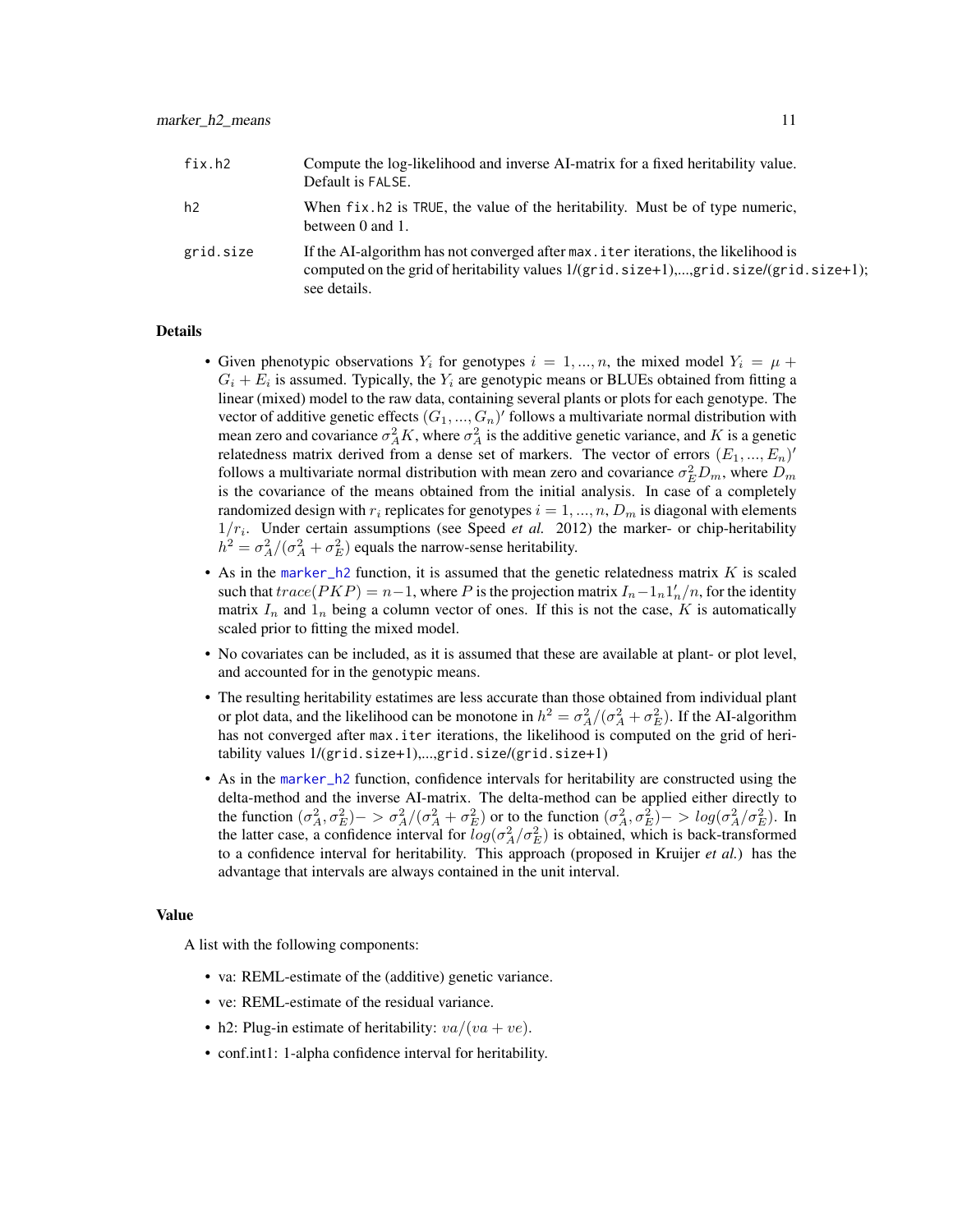- <span id="page-11-0"></span>• conf.int2: 1-alpha confidence interval for heritability, obtained by application of the delta method on a logarithmic scale.
- inv.ai: The inverse of the average information (AI) matrix.
- loglik: The log-likelihood.
- loglik.vector: Empty numeric vector if the AI-algorthm converged within  $max.iter$  iterations. Otherwise it contains the log-likelihood on a grid.

#### Author(s)

Willem Kruijer.

#### References

- Gilmour *et al.* Gilmour, A.R., R. Thompson and B.R. Cullis (1995) Average Information REML: An Efficient Algorithm for Variance Parameter Estimation in Linear Mixed Models. *Biometrics*, volume 51, number 4, 1440-1450.
- Kruijer, W. *et al.* (2015) Marker-based estimation of heritability in immortal populations. *Genetics*, Vol. 199(2), p. 1-20.
- Speed, D., G. Hemani, M. R. Johnson, and D.J. Balding (2012) Improved heritability estimation from genome-wide snps. *the American journal of human genetics* 91: 1011-1021.

#### See Also

For marker-based estimation of heritability using individual plant or plot data, see [marker\\_h2](#page-7-1).

```
data(means_LDV)
data(R_matrix_LDV)
data(K_atwell)
out <- marker_h2_means(data.vector=means_LDV$LDV,geno.vector=means_LDV$genotype,
                      K=K_atwell,Dm=R_matrix_LDV)
# Takes about a minute:
#data(means_LD)
#data(R_matrix_LD)
#out <- marker_h2_means(data.vector=means_LD$LD,geno.vector=means_LD$genotype,
                       K=K_atwell,Dm=R_matrix_LD)
# The likelihood is monotone increasing:
#plot(x=(1:99)/100,y=out$loglik.vector,type="l",ylab="log-likelihood",lwd=2,
# main='',xlab='h2',cex.lab=2,cex.axis=2.5)
```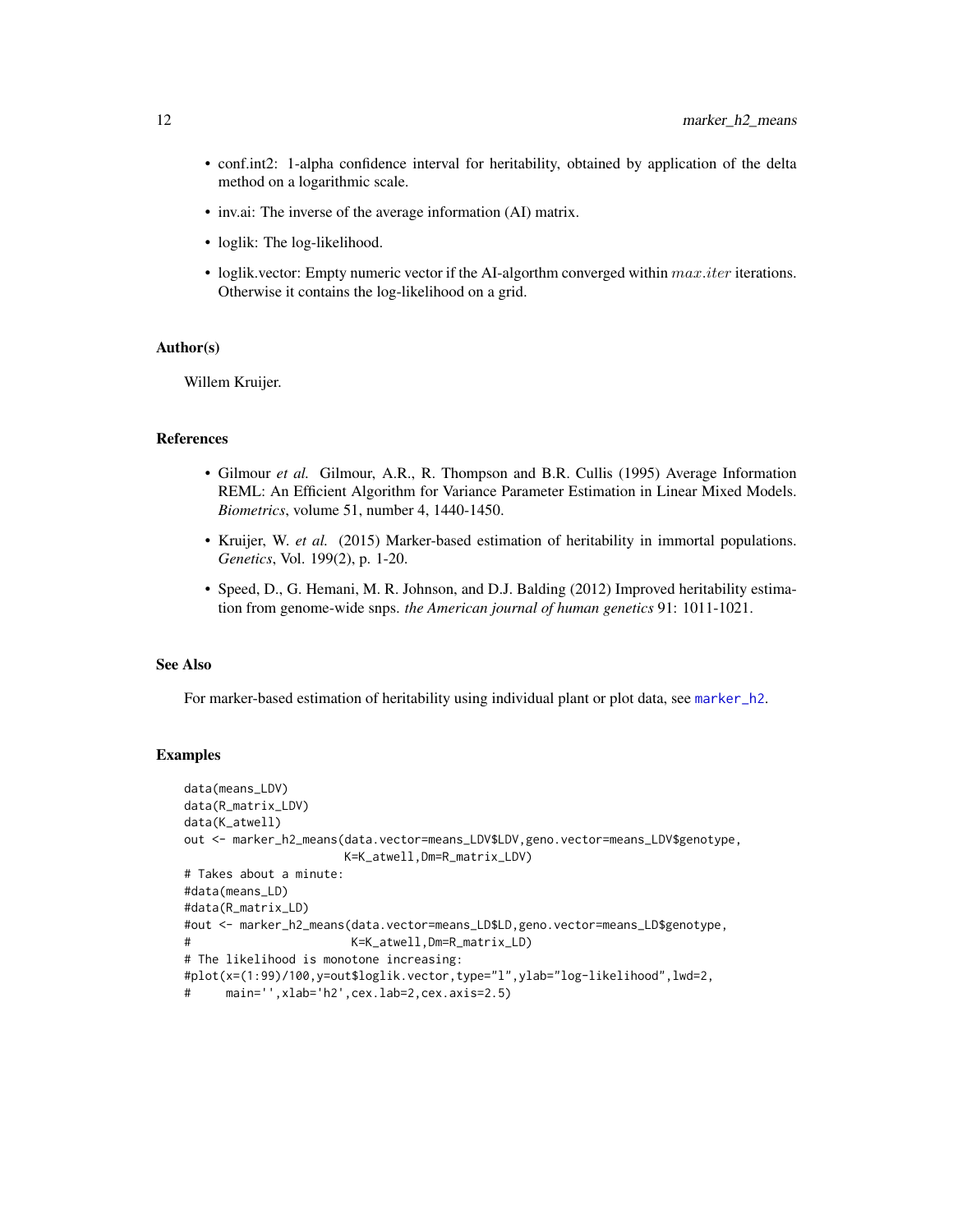<span id="page-12-0"></span>means\_floweringTime *Flowering time from Atwell* et al. *(2010): accession means.*

#### <span id="page-12-1"></span>Description

Accession means for the flowering time data contained in [LD](#page-3-1) and [LDV](#page-3-1).

#### Usage

```
data(means_LD); data(means_LDV)
```
#### Format

Data-frames with flowering time means:

genotype a factor, the levels being the accession or ecotype identifiers

LD Flowering time under long days, in number of days

LDV Flowering time under long days and vernalization, in number of days

#### Details

Following Kruijer *et al.* (appendix A) these means were defined as the least-squares estimate for the factor accession, in a linear model containing both accession and replicate effects. Consequently there are differences compared to Atwell *et al.* (2010), where just the arithmetic averages are considered.

#### References

- Atwell, S., Y. S. Huang, B. J. Vilhjalmsson, G. Willems, M. Horton, *et al.* (2010) Genomewide association study of 107 phenotypes in Arabidopsis thaliana inbred lines. Nature 465: 627-631.
- Kruijer, W. *et al.* (2015) Marker-based estimation of heritability in immortal populations. *Genetics*, Vol. 199(2), p. 1-20.

#### See Also

Together with the covariance matrices contained in [R\\_matrix\\_LD](#page-14-1) and [R\\_matrix\\_LDV](#page-14-1), the means contained in means\_LD and means\_LDV can be used to estimate heritability, using the function [marker\\_h2\\_means](#page-9-1). For the corresponding genetic relatedness matrix, see [K\\_atwell](#page-4-1). For the individual plant data, see [floweringTime](#page-3-2).

```
data(means_LD)
data(means_LDV)
```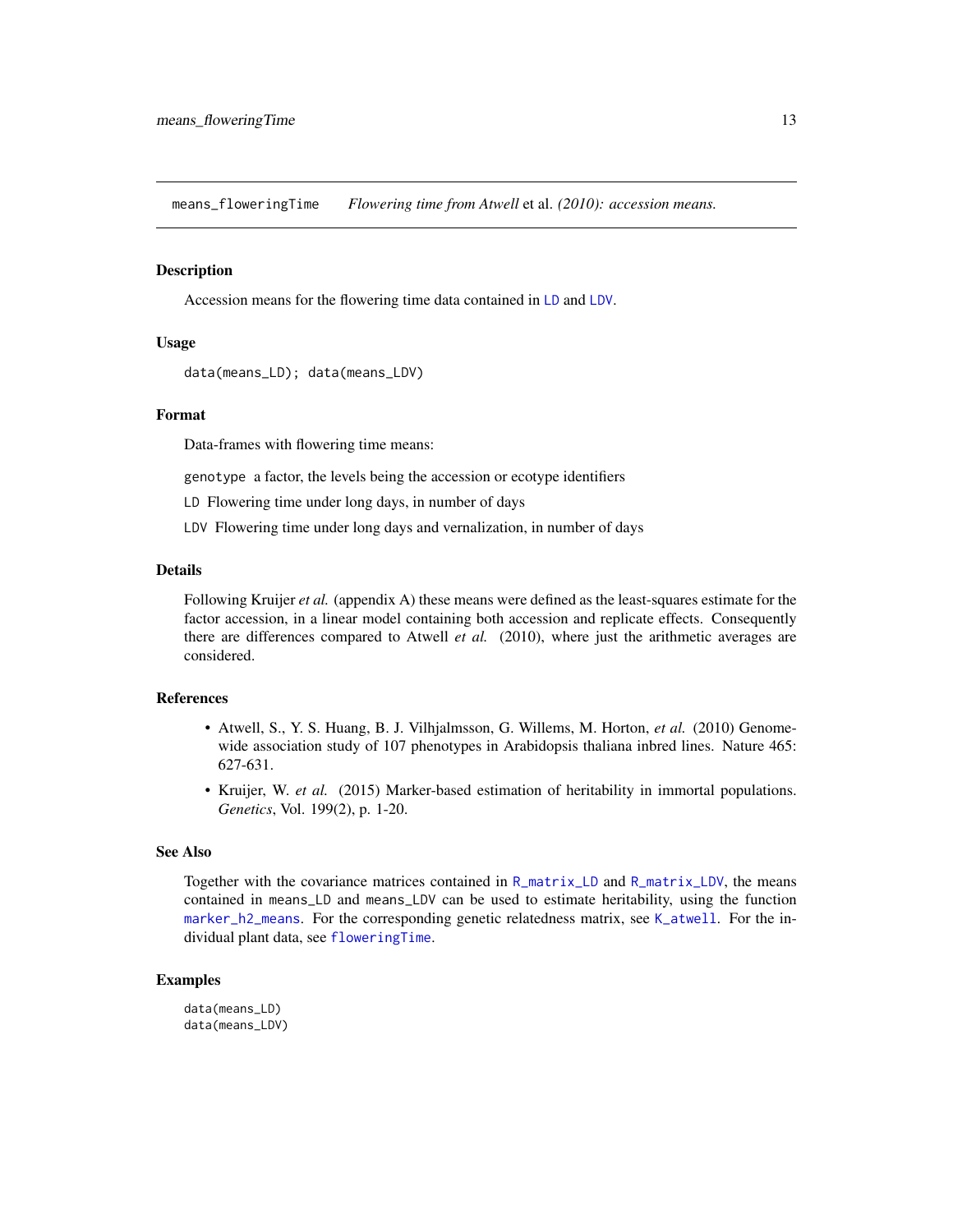<span id="page-13-0"></span>

#### **Description**

Given a population where each genotype is phenotyped for a number of genetically identical replicates (either individual plants or plots in a field trial), the repeatability or intra-class correlation can be estimated by  $V_g/(V_g+V_e)$ , where  $V_g = (MS(G)-MS(E))/r$  and  $V_e = MS(E)$ . In these expressions, r is the number of replicates per genotype, and  $MS(G)$  and  $MS(E)$  are the mean sums of squares for genotype and residual error obtained from analysis of variance. In case  $MS(G)$  $MS(E)$ ,  $V_g$  is set to zero. See Singh *et al.* (1993) or Lynch and Walsh (1998), p.563. When the genotypes have differing numbers of replicates, r is replaced by  $\bar{r} = (n-1)^{-1}(R_1 - R_2/R_1)$ , where  $R_1 = \sum r_i$  and  $R_2 = \sum r_i^2$ . Under the assumption that all differences between genotypes are genetic, repeatability equals broad-sense heritability; otherwise it only provides an upper-bound for broad-sense heritability.

#### Usage

```
repeatability(data.vector, geno.vector, line.repeatability = FALSE,
              covariates. frame = data. frame()
```
Each column can be numeric or a factors.

#### Arguments

| data.vector        | A vector of phenotypic observations. Needs to be of type numeric. May contain<br>missing values.                                                                                                                                         |
|--------------------|------------------------------------------------------------------------------------------------------------------------------------------------------------------------------------------------------------------------------------------|
| geno.vector        | A vector of genotype labels, either a factor or character. This vector should<br>correspond to data. vector, and hence needs to be of the same length.                                                                                   |
| line.repeatability |                                                                                                                                                                                                                                          |
|                    | If TRUE, the line-repeatability or line-heritability $\sigma_G^2/(\sigma_G^2 + \sigma_E^2/r)$ is estimated,<br>otherwise (the default) the repeatability at plot- or plant level, which is $\sigma_G^2/(\sigma_G^2 +$<br>$\sigma_E^2$ ). |
| covariates.frame   |                                                                                                                                                                                                                                          |
|                    | A data-frame with additional covariates, the rows corresponding to geno. vector<br>and the phenotypic observations in data. vector. May contain missing values.                                                                          |

#### Value

A list with the following components:

- repeatability: the estimated repeatability.
- gen.variance: the estimated genetic variance.
- res.variance: the estimated residual variance.
- line.repeatability: whether repeatability was estimated at the individual plant or plot level (the default), or at the level of genotypic means (in the latter case, line.repeatability=TRUE)
- average.number.of.replicates: The average number of replicates. See the description above.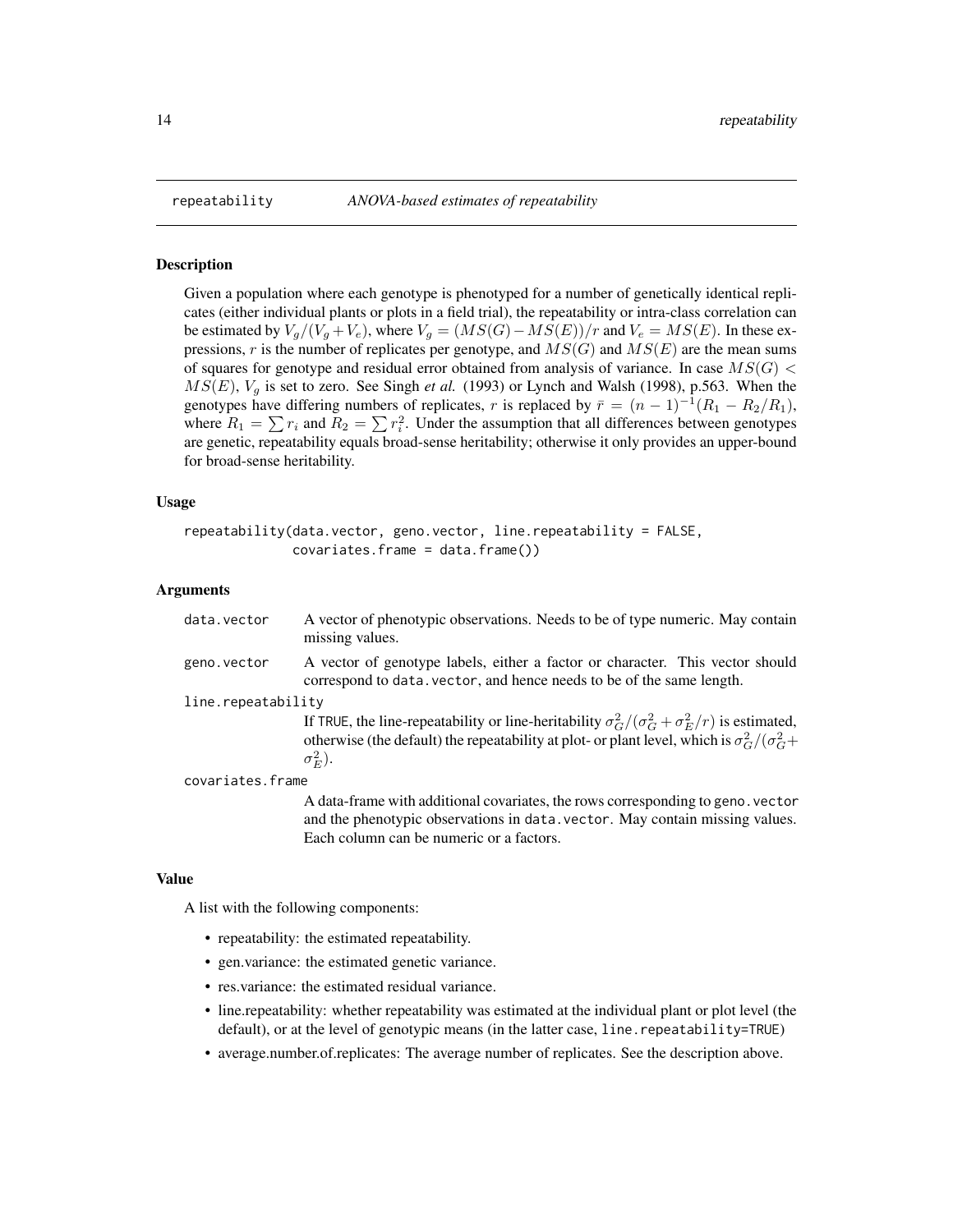#### <span id="page-14-0"></span> $R$ <sub>matrix</sub> 15

• conf.int: Confidence interval for repeatability. See Singh *et al.* (1993) or Lynch and Walsh (1998)

#### Author(s)

Willem Kruijer <willem.kruijer@wur.nl>

#### References

- Kruijer, W. *et al.* (2015) Marker-based estimation of heritability in immortal populations. *Genetics*, Vol. 199(2), p. 1-20.
- Lynch, M., and B. Walsh (1998) Genetics and Analysis of Quantitative Traits. Sinauer Associates, 1st edition.
- Singh, M., S. Ceccarelli, and J. Hamblin (1993) Estimation of heritability from varietal trials data. *Theoretical and Applied Genetics* 86: 437-441.

#### Examples

```
repeatability(data.vector=rep(rnorm(26),each=5) + rnorm(5*26),
              geno.vector=rep(letters,each=5))
```

| R matrix |  |  |
|----------|--|--|
|          |  |  |

Covariance matrix of the accession means for flowering time.

#### <span id="page-14-1"></span>Description

Covariance matrices of the accession means for flowering time contained in [means\\_LD](#page-12-1) and [means\\_LDV](#page-12-1), derived from the Atwell *et al.* (2010) data.

#### Usage

```
data(R_matrix_LDV);data(R_matrix_LD)
```
#### Format

Matrix whose row- and column names are the ecotype-IDs of the accessions contained in [LD](#page-3-1) and [LDV](#page-3-1).

#### Details

The matrix was computed as in Kruijer *et al.*, Appendix A.

- Atwell, S., Y. S. Huang, B. J. Vilhjalmsson, G. Willems, M. Horton, *et al.* (2010) Genomewide association study of 107 phenotypes in Arabidopsis thaliana inbred lines. Nature 465: 627-631.
- Kruijer, W. *et al.* (2015) Marker-based estimation of heritability in immortal populations. *Genetics*, Vol. 199(2), p. 1-20.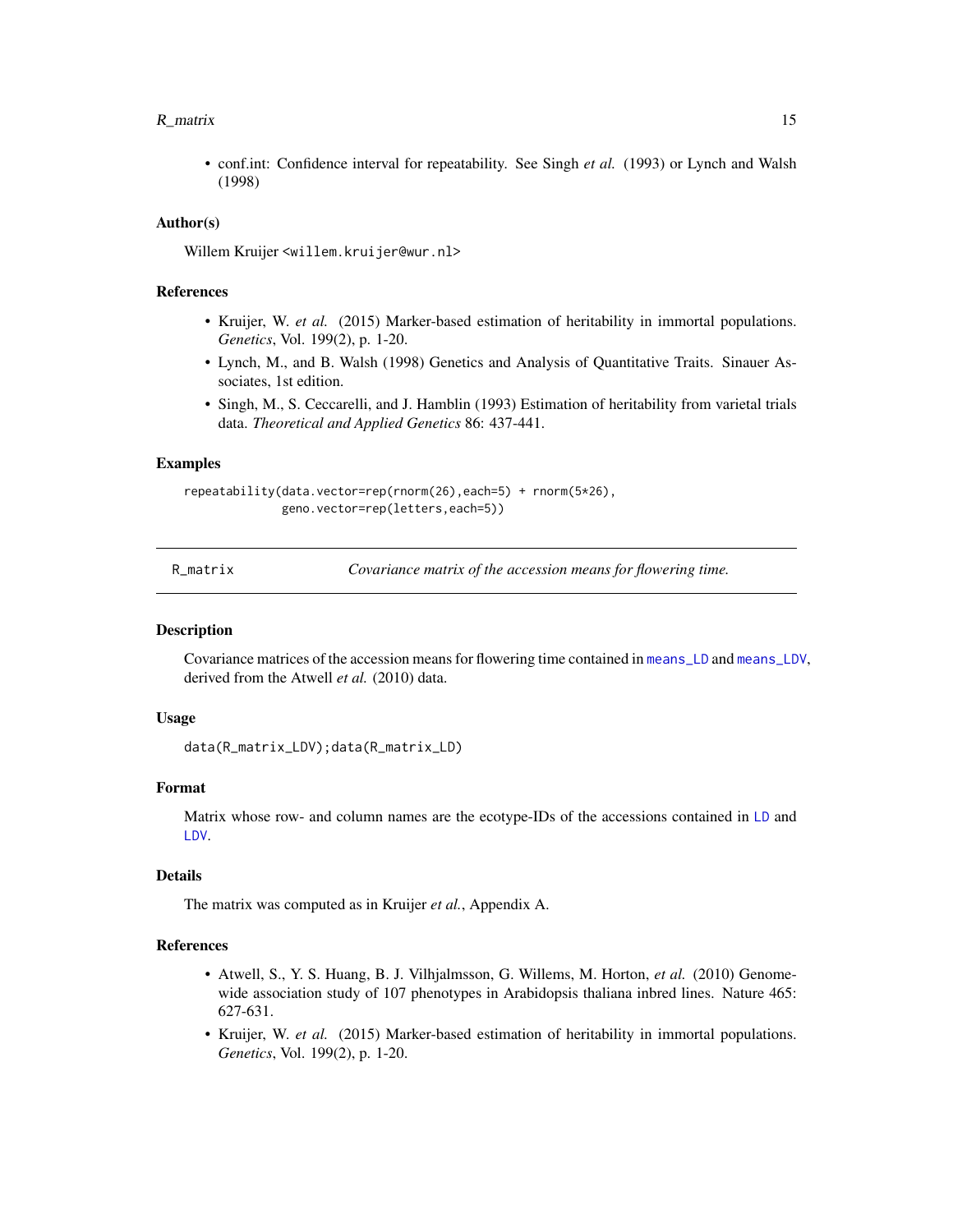<span id="page-15-0"></span>Together with the corresponding means contained in [means\\_LD](#page-12-1) and [means\\_LDV](#page-12-1), these matrices can be used to estimate heritability, using the function [marker\\_h2\\_means](#page-9-1).

```
data(R_matrix_LD); data(R_matrix_LDV)
```